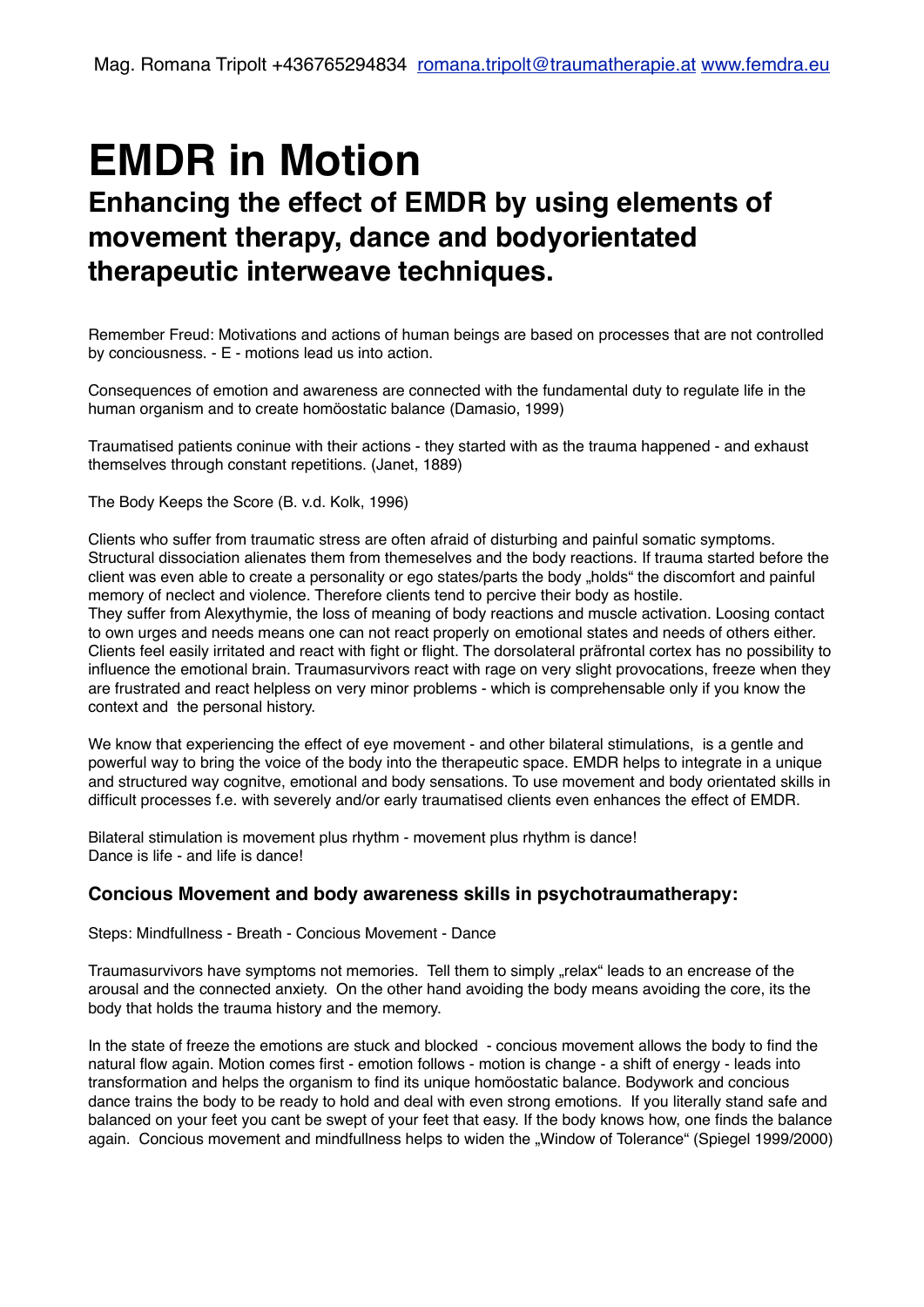#### **I. Stabilisation:**

To install the body as a resource helps to feel connected to the needs and urges of the body. Experiencing the body in a joyfull way reduces panic and anxiety.The body is the resource where e-motion takes place where the therapeutic process takes place.

# **Some Methods ( to enhance the effect use ongoing bilateral auditive stimulation) :**

- 1. Awareness of breath mindfull breathing. 1.1. nose in mouth out (avoids hyperventilation) 1.2. Breath into the belly (relaxing) - breath into chest (activating)
- 2. Awareness exercise (Chris Price): I am thinking I am feeling I am sensing

Learn to differenciate between body sensation - emotion - thinking. Learn to use sensate words - connect body sensations, instinct, amygdalla reactions with broca area. Lern to find words for the speechless horror.

- 2. Bodyparts: With or without music put your awareness in one part f.e. head and let the head move in a gentle and natural way - feel the weight - the momentum - let the body follow. Continue with other bodyparts (shoulders, ellbow, hands, spine, hips, knees, feet)
- 3. "Ressourcegrid" (Lisa Schwarz) combins imagination and sensation: Find resourcespots in the body, connect them - create a safety net in body.
- 4. Find resource movements tiny movements that feel good.
- 5. Music is a resource for most people use it in the therapeutic space. Connect music and even tiny movements.
- 6. Concious dance 5Rhythm, Soulmotion.

# **II. Processing - Traumarelease:**

Preconditions to process traumatic material:

It is essential to keep 1. the process within the arousal zone of the clients ANS where feeling **and** thinking is possible. 2. the affect level within the "window of tolerance", (neither hyper- nor hypoarousal) which is usually very small for traumasurvivors but should increase in the course of therapy. Be aware of the fact that for clients with low or hurtful attachment experiences. the intimite space of a relationship can be a trigger. Therefore its necessary to create a safe therapeutic space including attachment, mindfulness and awareness of bodyreactions and movement.

The therapeutic relationship is the safe container where the client may invite the wounded, disintegrated parts of the self. "Ingridients" of this relationship are:

Client: (Sometimes apparently no) relationship and attachment between ego states/parts: adult selfs - child selfs (Inner ressources: Body awareness, imagination, soothing and grounding skills...)

Therapist: Relationship and attachment between adult self and (preferable) healed child self (Inner ressources including body and movement awareness...)

Attachment: Eye contact, breathing together, awareness of reflexes, mirroring posture, mirroring movement

Extern: Safe place in the office - childsplace - using space, different levels, music, creativity.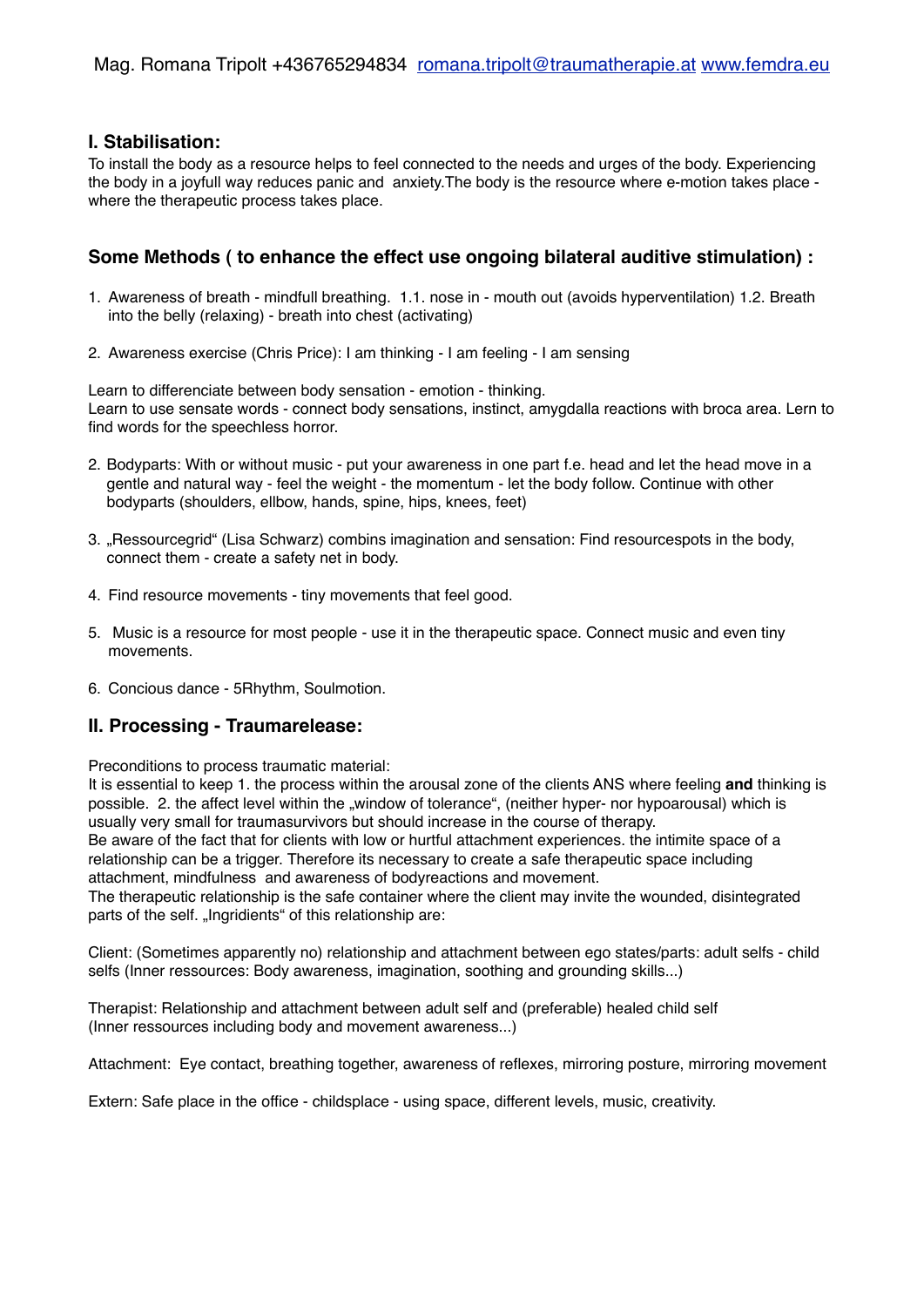# **Therapeutic interweave to deal with dissociation:**

Bodyorientated therapeutic interweave helps the ANS of the client

- to stay within the window of tolerance

- to accelerate the desensitization process by leading into deeper levels of body conciousness.

Teach the client to use a signal when she/he feels dissociated, (disconnected, dizzy, far out, near myself, numb....) Then help the client to .associate conciousness to the body.

Keep going with the bilateral stimulation during or short after the therapeutic interveawe.

### **Methods:**

#### **First step: body awareness - awareness of posture - tense parts of the body - release parts**

"Do not change anything, be aware of parts of the body that are allready relaxed (flowing, warm, safe, grounded) - and now be aware of parts that are tense - be aware of tiny little movements in the body -

#### **Second step: Stress movement - Ressource movement**

" Tenseness in the muscle is a preparation for a movement - find which movement the body "wants" to do" (Somatic Experiencing, P. Levin) "Do not act against the movement (do not try to relax) even exaggerate the tenseness, the movement that goes with the tenseness hold it - and then relax" "Slow down - find a slow motion movement."

- Find ressource movements: "Which movements are feeling good (warm, grounding, soothing) ?"

#### **Third step**: **Find two or three different movements - connect - repeat - add breath - add awareness dance**

#### **Challenges if you work with the body and movement level: Shame and guilt - the suffering of (childhood) trauma survivors.**

Exploring shame and guilt on a body level brings the phenomena in a safe way into the therapeutic space where it can be explored and therefore more easily handled:

Shame - a big protection shield of the person and the body. Its "Fort Knox" for bodysensations and emotions. Shame is often interrupting attachment in the therapeutic relationship. If its possible to bridge the gap with awarness one finds a "therapeutic treasure" of hidden emotions, thoughts, attitudes. Body interventions enable to explore the sensate quality of shame, its movement and mayor function - making the person "invisible".

Guilt - gives the client at least the feeling that he/she could have done something to change the situation. (Pia Andreatta) Feeling the guilt - as weight, tension, texture - in the body makes it possible to explore it on a sensate or movement level. Flood back from sensation to memory is possible (How old does that part of yourself feel?). One can go on with inner child work and reconnect the child part within the adult self.

#### **III. Integration:**

New patterns of behavior , new patterns of movement need mindfull repetition,

Install new postures that express self conciousness and self esteem. f.e. Posture of prosperity and inner strength. Add sound.

Bodywork and dance inbetween the psychotherapy sessions enhances the process : Tai Chi, Chi Gong, Yoga, Trager, Concious Dance.…